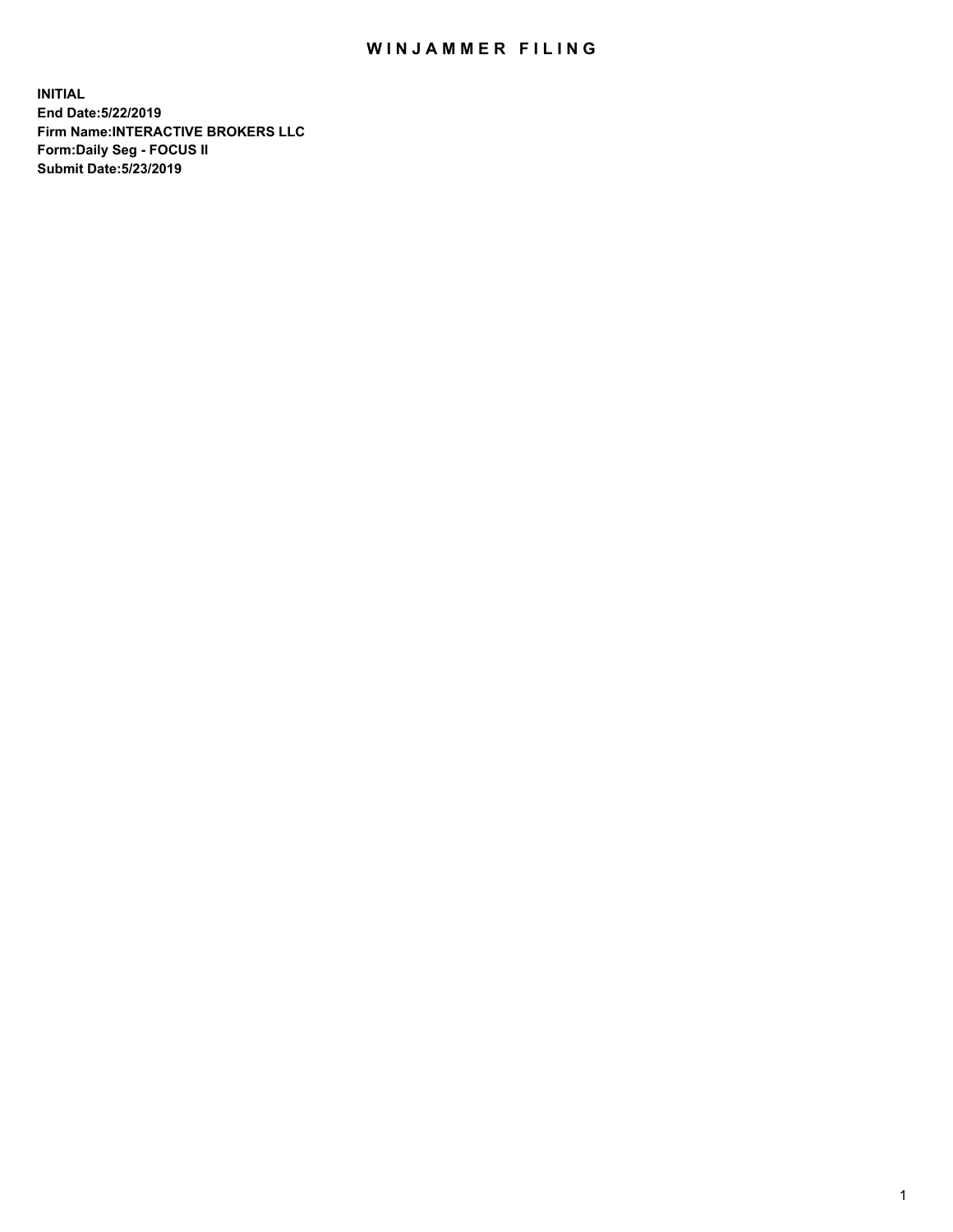**INITIAL End Date:5/22/2019 Firm Name:INTERACTIVE BROKERS LLC Form:Daily Seg - FOCUS II Submit Date:5/23/2019 Daily Segregation - Cover Page**

| Name of Company                                                                                                                                                                                                                                                                                                                | <b>INTERACTIVE BROKERS LLC</b>                                                   |
|--------------------------------------------------------------------------------------------------------------------------------------------------------------------------------------------------------------------------------------------------------------------------------------------------------------------------------|----------------------------------------------------------------------------------|
| <b>Contact Name</b>                                                                                                                                                                                                                                                                                                            | James Menicucci                                                                  |
| <b>Contact Phone Number</b>                                                                                                                                                                                                                                                                                                    | 203-618-8085                                                                     |
| <b>Contact Email Address</b>                                                                                                                                                                                                                                                                                                   | jmenicucci@interactivebrokers.c<br>om                                            |
| FCM's Customer Segregated Funds Residual Interest Target (choose one):<br>a. Minimum dollar amount: ; or<br>b. Minimum percentage of customer segregated funds required:% ; or<br>c. Dollar amount range between: and; or<br>d. Percentage range of customer segregated funds required between:% and%.                         | <u>0</u><br>$\overline{\mathbf{0}}$<br>155,000,000 245,000,000<br>0 <sub>0</sub> |
| FCM's Customer Secured Amount Funds Residual Interest Target (choose one):<br>a. Minimum dollar amount: ; or<br>b. Minimum percentage of customer secured funds required:% ; or<br>c. Dollar amount range between: and; or<br>d. Percentage range of customer secured funds required between:% and%.                           | <u>0</u><br>$\overline{\mathbf{0}}$<br>80,000,000 120,000,000<br>0 <sub>0</sub>  |
| FCM's Cleared Swaps Customer Collateral Residual Interest Target (choose one):<br>a. Minimum dollar amount: ; or<br>b. Minimum percentage of cleared swaps customer collateral required:% ; or<br>c. Dollar amount range between: and; or<br>d. Percentage range of cleared swaps customer collateral required between:% and%. | <u>0</u><br>$\underline{\mathbf{0}}$<br>0 <sub>0</sub><br>0 <sub>0</sub>         |

Attach supporting documents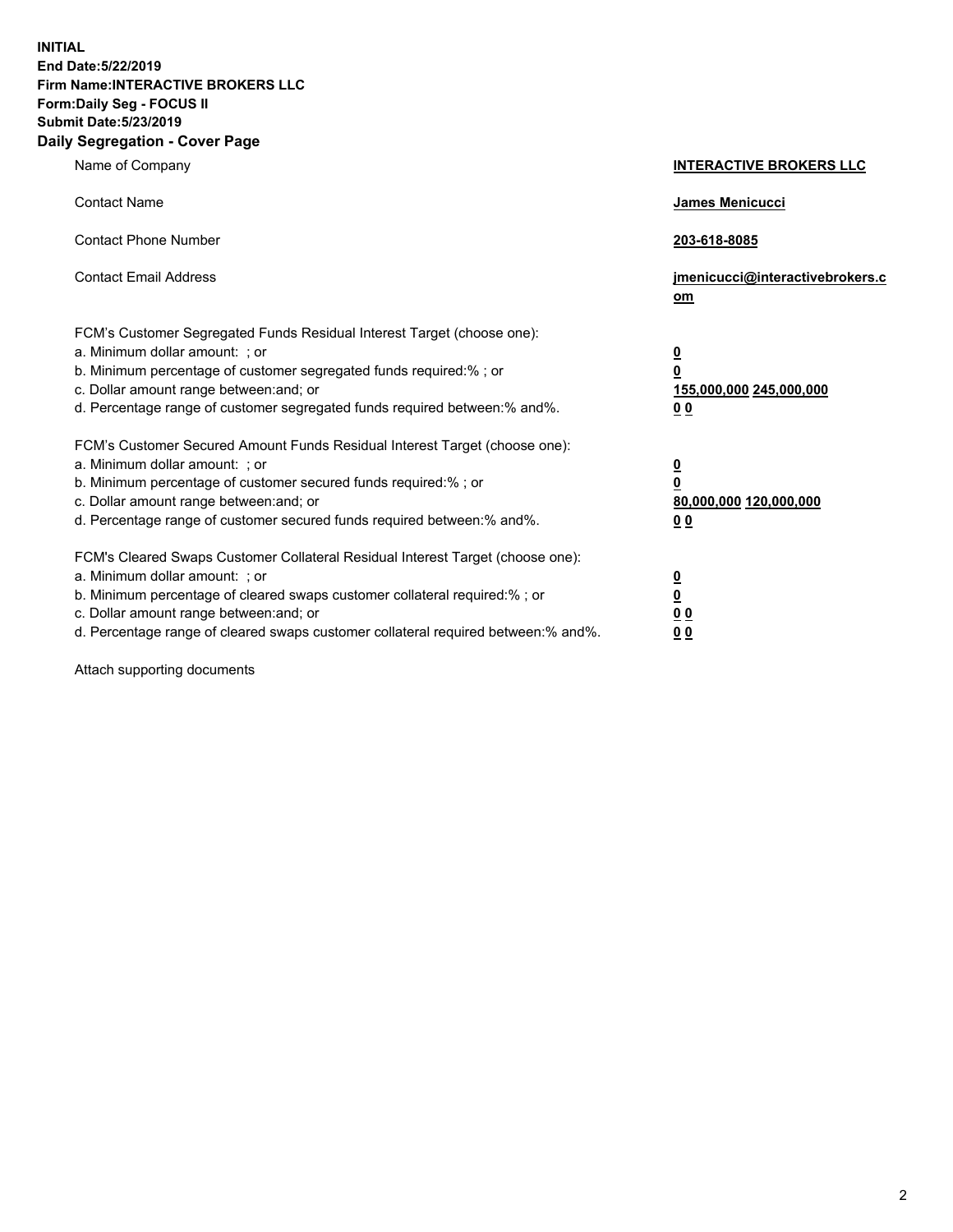## **INITIAL End Date:5/22/2019 Firm Name:INTERACTIVE BROKERS LLC Form:Daily Seg - FOCUS II Submit Date:5/23/2019 Daily Segregation - Secured Amounts**

|                | Daily Ocglegation - Occuled Aniounts                                                              |                                  |
|----------------|---------------------------------------------------------------------------------------------------|----------------------------------|
|                | Foreign Futures and Foreign Options Secured Amounts                                               |                                  |
|                | Amount required to be set aside pursuant to law, rule or regulation of a foreign                  | $0$ [7305]                       |
|                | government or a rule of a self-regulatory organization authorized thereunder                      |                                  |
| $\mathbf{1}$ . | Net ledger balance - Foreign Futures and Foreign Option Trading - All Customers                   |                                  |
|                | A. Cash                                                                                           | 440,886,319 [7315]               |
|                | B. Securities (at market)                                                                         | $0$ [7317]                       |
| 2.             | Net unrealized profit (loss) in open futures contracts traded on a foreign board of trade         | 2,640,249 [7325]                 |
| 3.             | Exchange traded options                                                                           |                                  |
|                | a. Market value of open option contracts purchased on a foreign board of trade                    | 58,873 [7335]                    |
|                | b. Market value of open contracts granted (sold) on a foreign board of trade                      | -24,335 [7337]                   |
| 4.             | Net equity (deficit) (add lines 1.2. and 3.)                                                      | 443,561,106 [7345]               |
| 5.             | Account liquidating to a deficit and account with a debit balances - gross amount                 | 13,128 [7351]                    |
|                | Less: amount offset by customer owned securities                                                  | 0 [7352] 13,128 [7354]           |
| 6.             | Amount required to be set aside as the secured amount - Net Liquidating Equity                    | 443,574,234 [7355]               |
|                | Method (add lines 4 and 5)                                                                        |                                  |
| 7.             | Greater of amount required to be set aside pursuant to foreign jurisdiction (above) or line<br>6. | 443,574,234 [7360]               |
|                | FUNDS DEPOSITED IN SEPARATE REGULATION 30.7 ACCOUNTS                                              |                                  |
| $\mathbf{1}$ . | Cash in banks                                                                                     |                                  |
|                | A. Banks located in the United States                                                             | 81,765,934 [7500]                |
|                | B. Other banks qualified under Regulation 30.7                                                    | 0 [7520] 81,765,934 [7530]       |
| 2.             | Securities                                                                                        |                                  |
|                | A. In safekeeping with banks located in the United States                                         | 412,886,450 [7540]               |
|                | B. In safekeeping with other banks qualified under Regulation 30.7                                | 0 [7560] 412,886,450 [7570]      |
| 3.             | Equities with registered futures commission merchants                                             |                                  |
|                | A. Cash                                                                                           | $0$ [7580]                       |
|                | <b>B.</b> Securities                                                                              | $0$ [7590]                       |
|                | C. Unrealized gain (loss) on open futures contracts                                               | $0$ [7600]                       |
|                | D. Value of long option contracts                                                                 | $0$ [7610]                       |
|                | E. Value of short option contracts                                                                | 0 [7615] 0 [7620]                |
| 4.             | Amounts held by clearing organizations of foreign boards of trade                                 |                                  |
|                | A. Cash                                                                                           | $0$ [7640]                       |
|                | <b>B.</b> Securities                                                                              | $0$ [7650]                       |
|                | C. Amount due to (from) clearing organization - daily variation                                   | $0$ [7660]                       |
|                | D. Value of long option contracts                                                                 | $0$ [7670]                       |
|                | E. Value of short option contracts                                                                | 0 [7675] 0 [7680]                |
| 5.             | Amounts held by members of foreign boards of trade                                                |                                  |
|                | A. Cash                                                                                           | 69,241,279 [7700]                |
|                | <b>B.</b> Securities                                                                              | $0$ [7710]                       |
|                | C. Unrealized gain (loss) on open futures contracts                                               | 2,114,684 [7720]                 |
|                | D. Value of long option contracts                                                                 | 58,873 [7730]                    |
|                | E. Value of short option contracts                                                                | -24,335 [7735] 71,390,501 [7740] |
| 6.             | Amounts with other depositories designated by a foreign board of trade                            | 0 [7760]                         |
| 7.             | Segregated funds on hand                                                                          | $0$ [7765]                       |
| 8.             | Total funds in separate section 30.7 accounts                                                     | 566,042,885 [7770]               |
| 9.             | Excess (deficiency) Set Aside for Secured Amount (subtract line 7 Secured Statement               | 122,468,651 [7380]               |
|                | Page 1 from Line 8)                                                                               |                                  |
| 10.            | Management Target Amount for Excess funds in separate section 30.7 accounts                       | 80,000,000 [7780]                |
| 11.            | Excess (deficiency) funds in separate 30.7 accounts over (under) Management Target                | 42,468,651 [7785]                |
|                |                                                                                                   |                                  |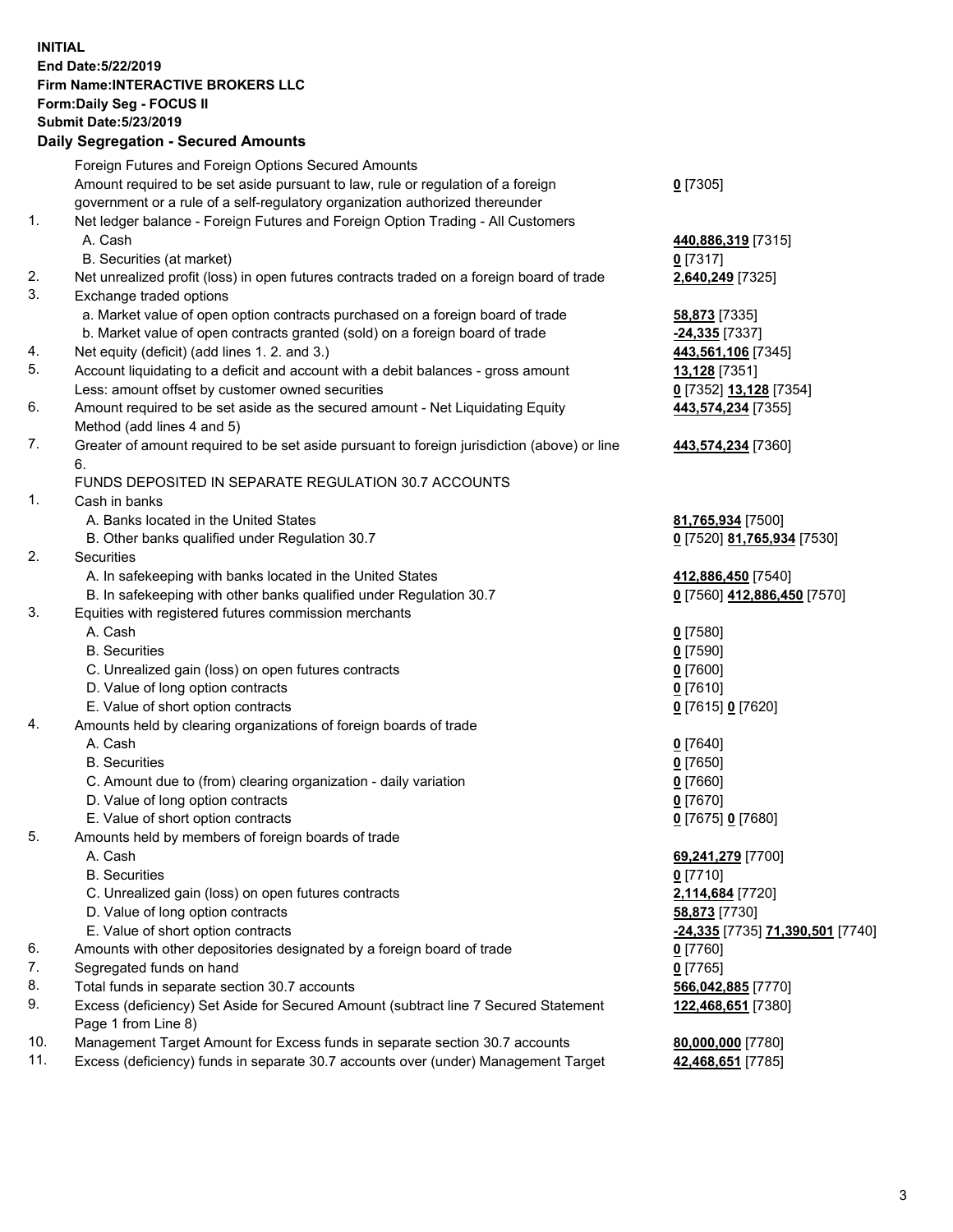**INITIAL End Date:5/22/2019 Firm Name:INTERACTIVE BROKERS LLC Form:Daily Seg - FOCUS II Submit Date:5/23/2019 Daily Segregation - Segregation Statement** SEGREGATION REQUIREMENTS(Section 4d(2) of the CEAct) 1. Net ledger balance A. Cash **3,796,848,755** [7010] B. Securities (at market) **0** [7020] 2. Net unrealized profit (loss) in open futures contracts traded on a contract market **-821,645** [7030] 3. Exchange traded options A. Add market value of open option contracts purchased on a contract market **142,952,808** [7032] B. Deduct market value of open option contracts granted (sold) on a contract market **-208,217,443** [7033] 4. Net equity (deficit) (add lines 1, 2 and 3) **3,730,762,475** [7040] 5. Accounts liquidating to a deficit and accounts with debit balances - gross amount **1,210,759** [7045] Less: amount offset by customer securities **0** [7047] **1,210,759** [7050] 6. Amount required to be segregated (add lines 4 and 5) **3,731,973,234** [7060] FUNDS IN SEGREGATED ACCOUNTS 7. Deposited in segregated funds bank accounts A. Cash **650,444,747** [7070] B. Securities representing investments of customers' funds (at market) **2,096,823,605** [7080] C. Securities held for particular customers or option customers in lieu of cash (at market) **0** [7090] 8. Margins on deposit with derivatives clearing organizations of contract markets A. Cash **6,384,100** [7100] B. Securities representing investments of customers' funds (at market) **1,250,580,833** [7110] C. Securities held for particular customers or option customers in lieu of cash (at market) **0** [7120] 9. Net settlement from (to) derivatives clearing organizations of contract markets **-5,448,012** [7130] 10. Exchange traded options A. Value of open long option contracts **142,611,240** [7132] B. Value of open short option contracts **-208,191,920** [7133] 11. Net equities with other FCMs A. Net liquidating equity **0** [7140] B. Securities representing investments of customers' funds (at market) **0** [7160] C. Securities held for particular customers or option customers in lieu of cash (at market) **0** [7170] 12. Segregated funds on hand **0** [7150] 13. Total amount in segregation (add lines 7 through 12) **3,933,204,593** [7180] 14. Excess (deficiency) funds in segregation (subtract line 6 from line 13) **201,231,359** [7190] 15. Management Target Amount for Excess funds in segregation **155,000,000** [7194]

16. Excess (deficiency) funds in segregation over (under) Management Target Amount Excess

**46,231,359** [7198]